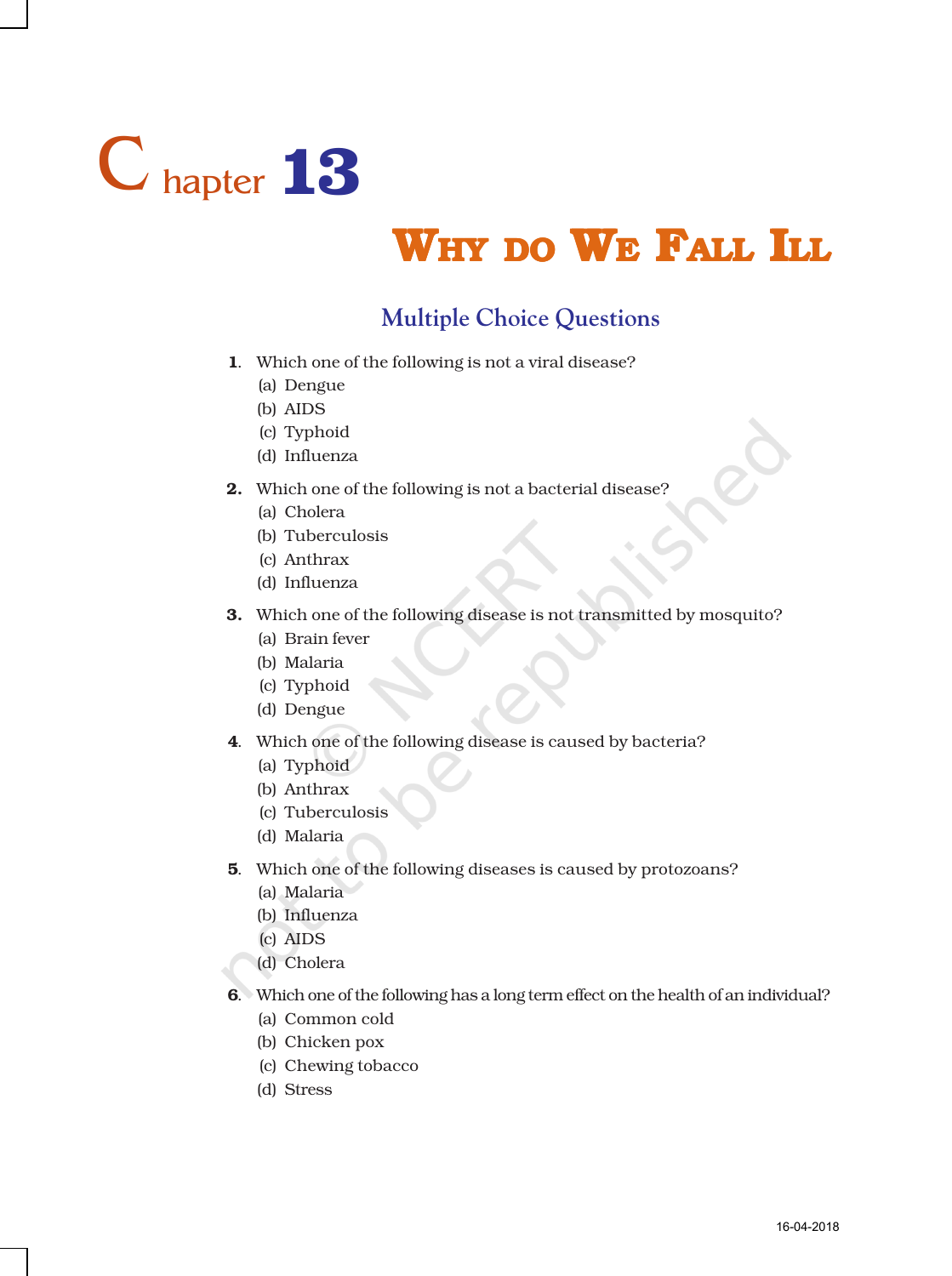- 7. Which of the following can make you ill if you come in contact with an infected person?
	- (a) High blood pressure
	- (b) Genetic abnormalities
	- (c) Sneezing
	- (d) Blood cancer
- 8. AIDS cannot be transmitted by
	- (a) sexual contact
	- (b) hugs
	- (c) breast feeding
	- (d) blood transfusion
- 9. Making anti-viral drugs is more difficult than making anti-bacterial medicines because
	- (a) viruses make use of host machinery
	- (b) viruses are on the border line of living and non-living
	- (c) viruses have very few biochemical mechanisms of their own
	- (d) viruses have a protein coat
- 10. Which one of the following causes kala-azar?
	- (a) *Ascaris*
	- (b) *Trypanosoma*
	- (c) *Leishmania*
	- (d) Bacteria
- 11. If you live in a overcrowded and poorly ventilated house, it is possible that you may suffer from which of the following diseases
	- (a) Cancer
	- (b) AIDS
	- (c) Air borne diseases
	- (d) Cholera
- 12. Which disease is not transmitted by mosquitoes?
	- (a) Dengue
	- (b) Malaria
	- (c) Brain fever or encephalitis
	- (d) Pneumonia
- 13. Which one of the following is not important for individual health?
	- (a) Living in clean space
	- (b) Good economic condition
	- (c) Social equality and harmony
	- (d) Living in a large and well furnished house

*WHY DO WE FALL ILL* 75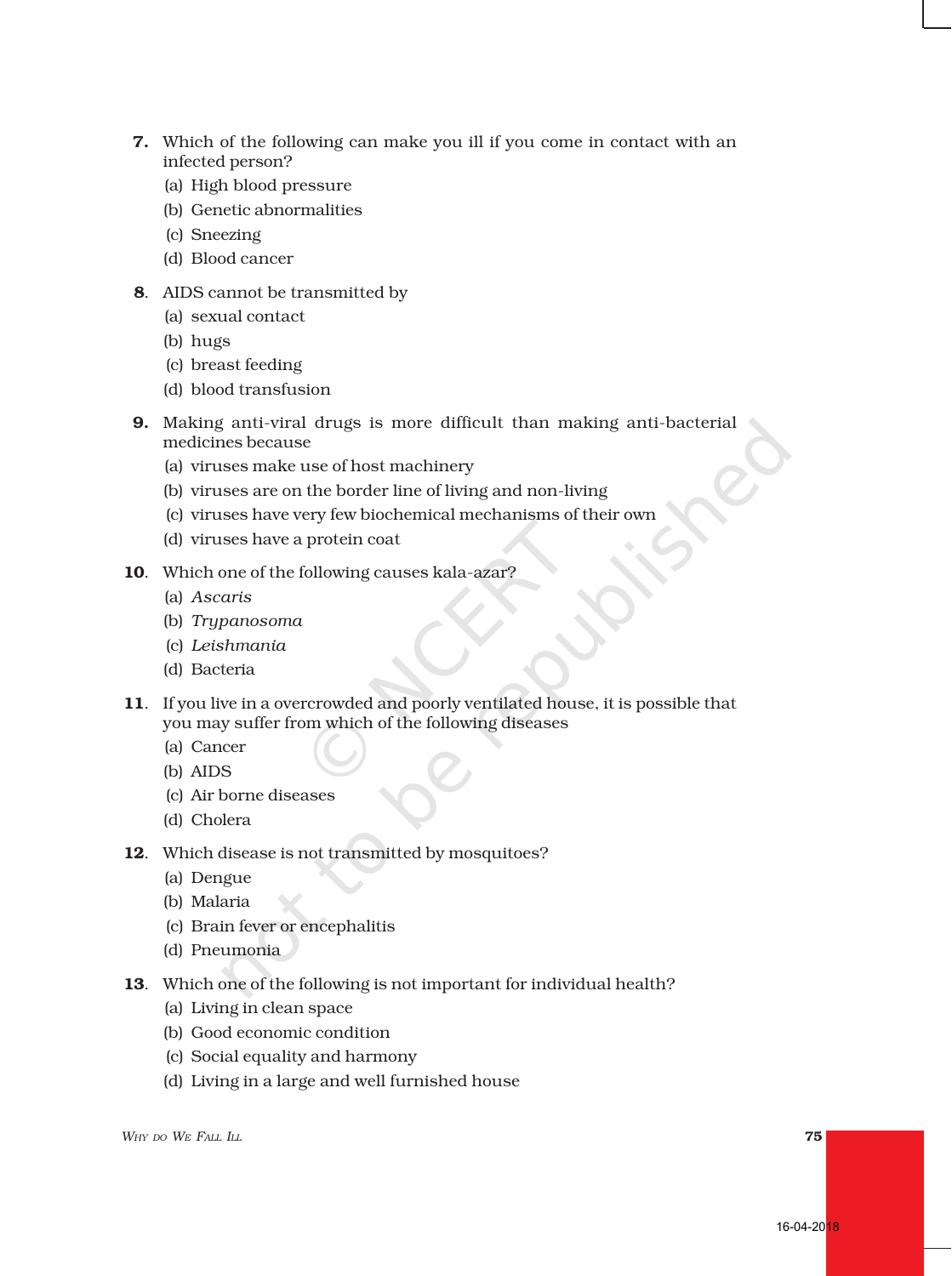- 14. Choose the wrong statement
	- (a) High blood pressure is caused by excessive weight and lack of exercise.
	- (b) Cancers can be caused by genetic abnormalities
	- (c) Peptic ulcers are caused by eating acidic food
	- (d) Acne in not caused by staphylococci
- 15. We should not allow mosquitoes to breed in our surroundings because they
	- (a) multiply very fast and cause pollution
	- (b) are vectors for many diseases
	- (c) bite and cause skin diseases
	- (d) are not important insects
- 16. You are aware of Polio Eradication Programme in your city. Children are vaccinated because
	- (a) vaccination kills the polio causing microorganisms
	- (b) prevents the entry of polio causing organism
	- (c) it creates immunity in the body
	- (d) all the above
- 17. Viruses, which cause hepatitis, are transmitted through
	- (a) air
	- (b) water
	- (c) food
	- (d) personal contact
- 18. Vectors can be defined as
	- (a) animals carry the infecting agents from sick person to another healthy person
	- (b) microorganisms which cause many diseases
	- (c) infected person
	- (d) diseased plants

## **Short Answer Questions**

- 19. Give two examples for each of the following
	- (a) Acute diseases
	- (b) Chronic diseases
	- (c) Infectious diseases
	- (d) Non-infectious diseases
- 20. Name two diseases caused by Protozoans What are their causal organisms?
- 21. Which bacterium causes peptic ulcers? Who discovered the above pathogen for the first time?

76 *EXEMPLAR PROBLEMS*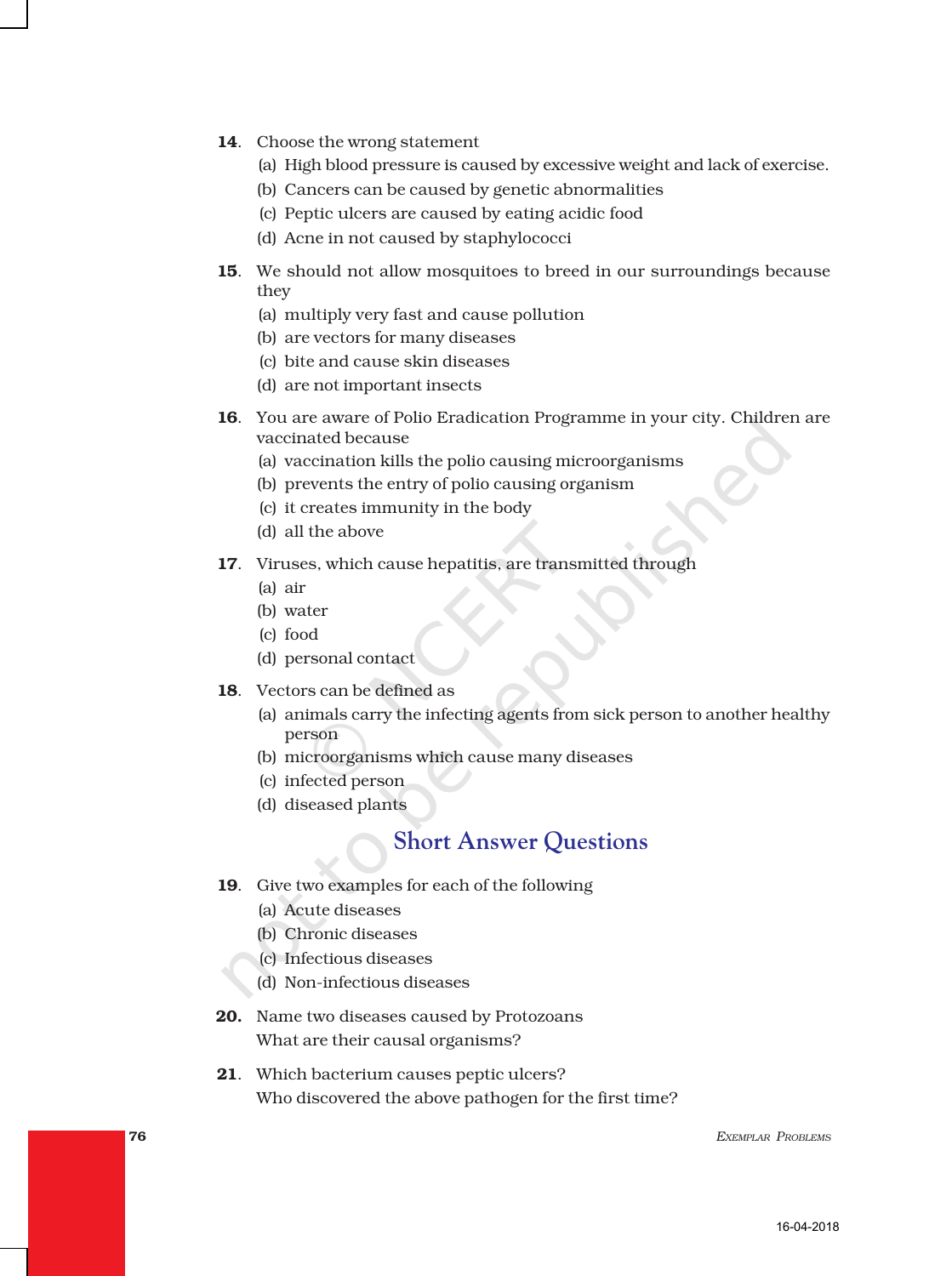- 22. What is an antibiotic? Give two examples
- 23. Fill in the blanks
	- (a) Pneumonia is an example of ——— disease.
	- (b) Many skin diseases are caused by———.
	- (c) Antibiotics commonly block biochemical pathways important for the growth of -
	- (d) Living organisms carrying the infecting agents from one person to another are called ———.
- 24. Name the target organs for the following diseases
	- (a) Hepatitis targets——
	- (b) Fits or unconsciousness targets  $-$
	- (c) Pneumonia targets ———.
	- (d) Fungal disease targets ———.
- 25. Who discovered 'vaccine' for the first time? Name two diseases which can be prevented by using vaccines.
- 26. Fill in the blanks
	- (a) ——— disease continues for many days and causes——— on body.
	- (b) ———disease continues for a few days and causes no longer term effect on body.
	- (c) ——— is defined as physical, mental and social well-being and comfort.
	- (d) Common cold is——— disease.
	- (e) Many skin diseases are caused by-
- 27. Classify the following diseases as infectious or non-infectious.
	- (a) AIDS
	- (b) Tuberculosis
	- (c) Cholera
	- (d) High blood pressure
	- (e) Heart disease
	- (f) Pneumonia
	- (g) Cancer
- 28. Name any two groups of micro-organisms from which antibiotics could be extracted.
- 29. Name any three diseases transmitted through vectors.

*WHY DO WE FALL ILL* 77